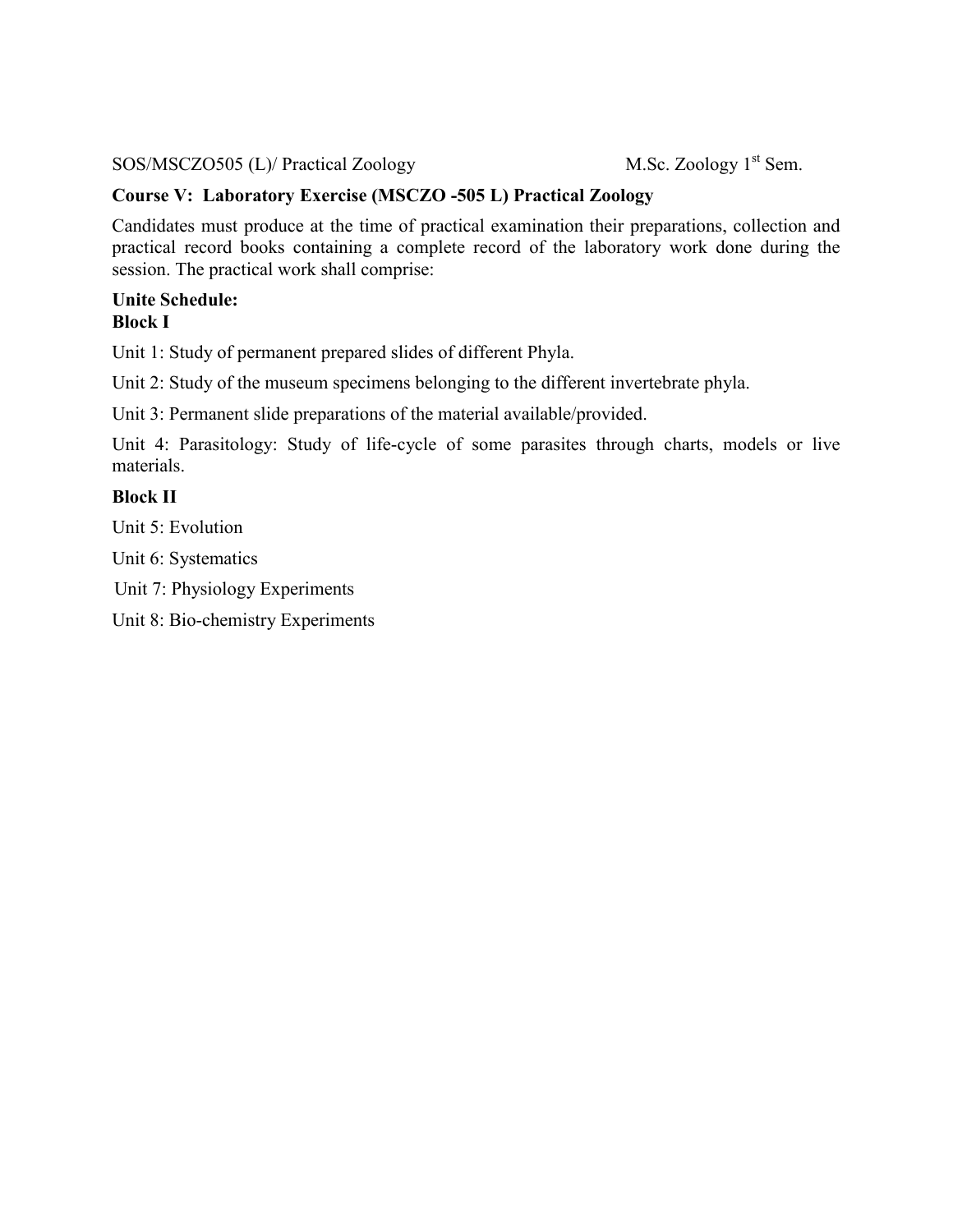## **Course V: Laboratory Exercise (MSCZO -505 L) Practical Zoology**

#### **Unit Wise Contents**

Candidates must produce at the time of practical examination their preparations, collection and practical record books containing a complete record of the laboratory work done during the session. The practical work shall comprise:

**Unit 1:** Study of permanent prepared slides of different Phyla

- 1.1 Objectives
- 1.2 Introduction
- 1.3 Prepared slides study of Invertebrate Phyla
- 1.4 Summary
- 1.5 Terminal questions & Answers

**Unit 2:** Study of the Museum Specimens Belonging to the Following Invertebrate Phyla

- 2.1 Objectives
- 2.2 Introduction
- 2.3 Museum specimens of Invertebrate Phyla
- 2.3.1 Protozoa
- 2.3.2 Porifera
- 2.3.3 Coelentrata
- 2.3.4 Platyhelmenthis
- 2.3.5 Nematoda
- 2.3.6 Annelida
- 2.3.7 Arthropoda
- 2.3.8 Mollusca
- 2.3.9 Echinodermata
- 2.4 Summary
- 2.5 Terminal Questions and Answers

**Unit 3:** Permanent slide preparations of the material available/provided

- 3.1 Objectives
- 3.2 Introduction
- 3.3 Permanent preparations of the material provided
- 3.4 Summary
- 3.5 Terminal Questions and Answers
- **Unit 4:** Parasitology: Study of life-cycle of some parasites through charts, models or live materials
	- 4.1 Objectives
	- 4.2 Introduction
	- 4.3 Parasitology: Life cycle study of parasites
	- 4.4 Summary
	- 4.5 Terminal Questions and Answers